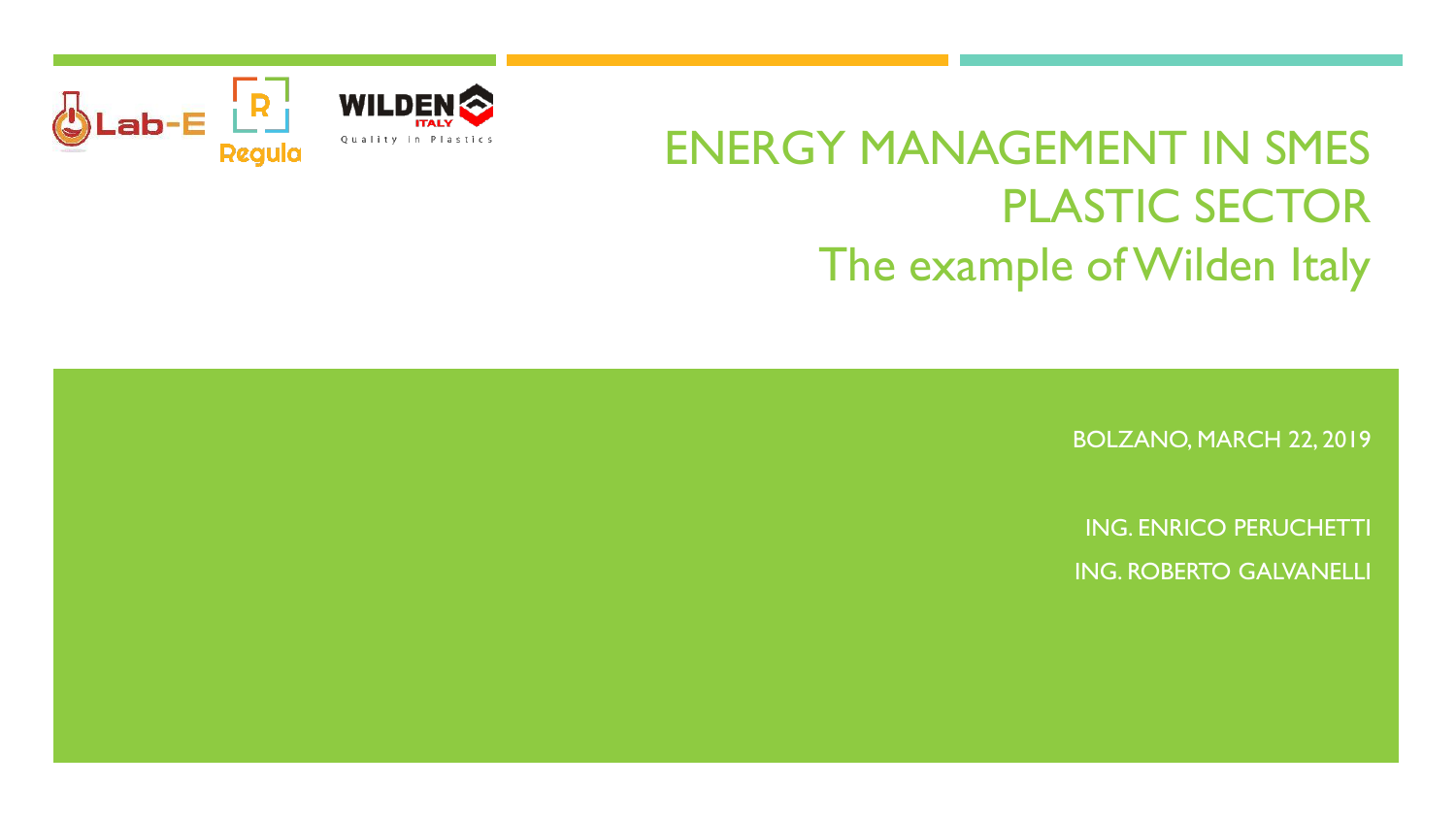

# COMPANY PRESENTATION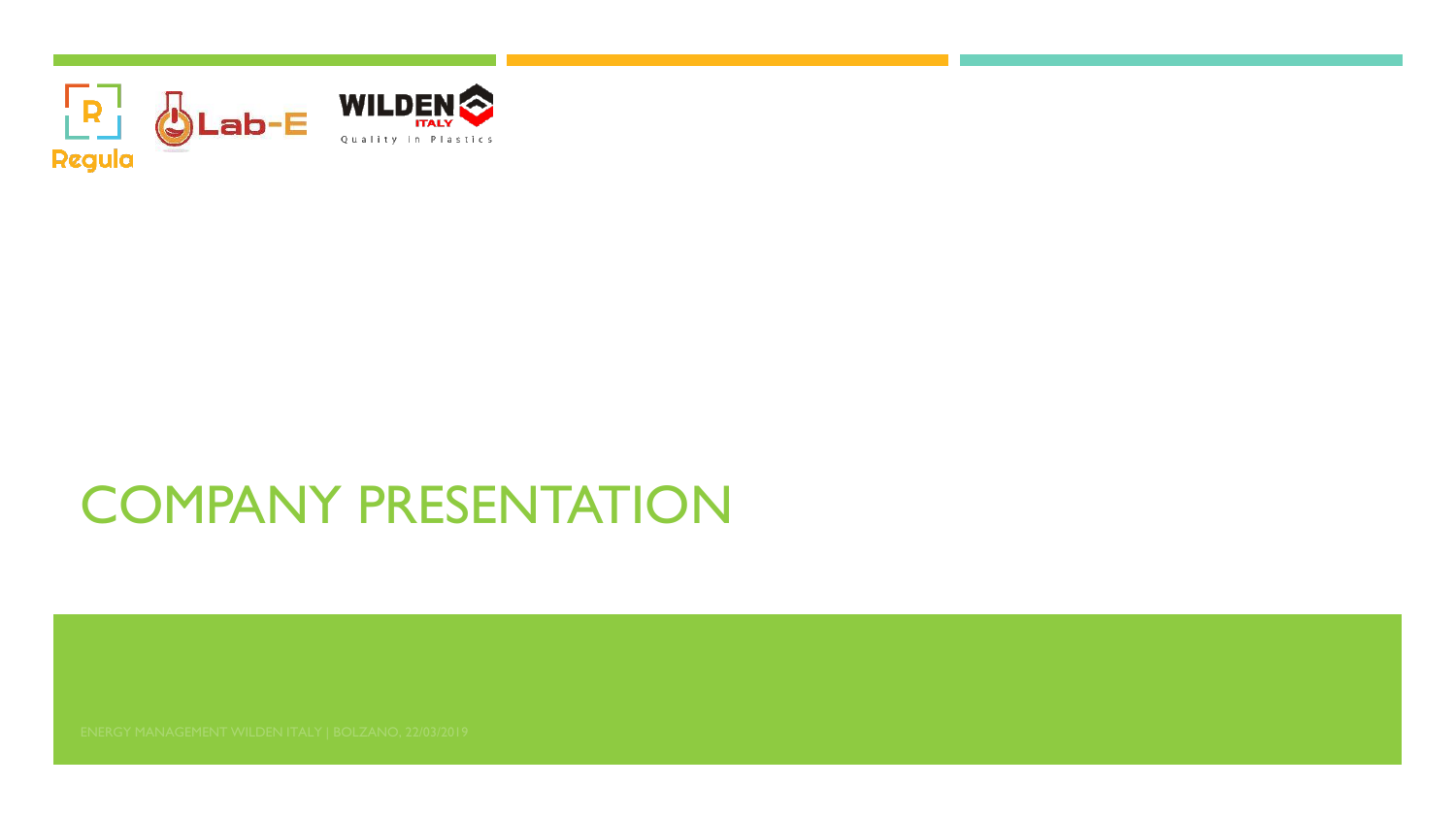

### WILDEN ITALY

- **Number 18 and 1995 We are in 1995** as the Italian branch of the German Wilden AG in the plastic molding sector.
- **The company is structured to serve the automotive and medical industry. It supplies high quality thermoplastic** products.
- **Wilden Italy is not subjected to energy audit.**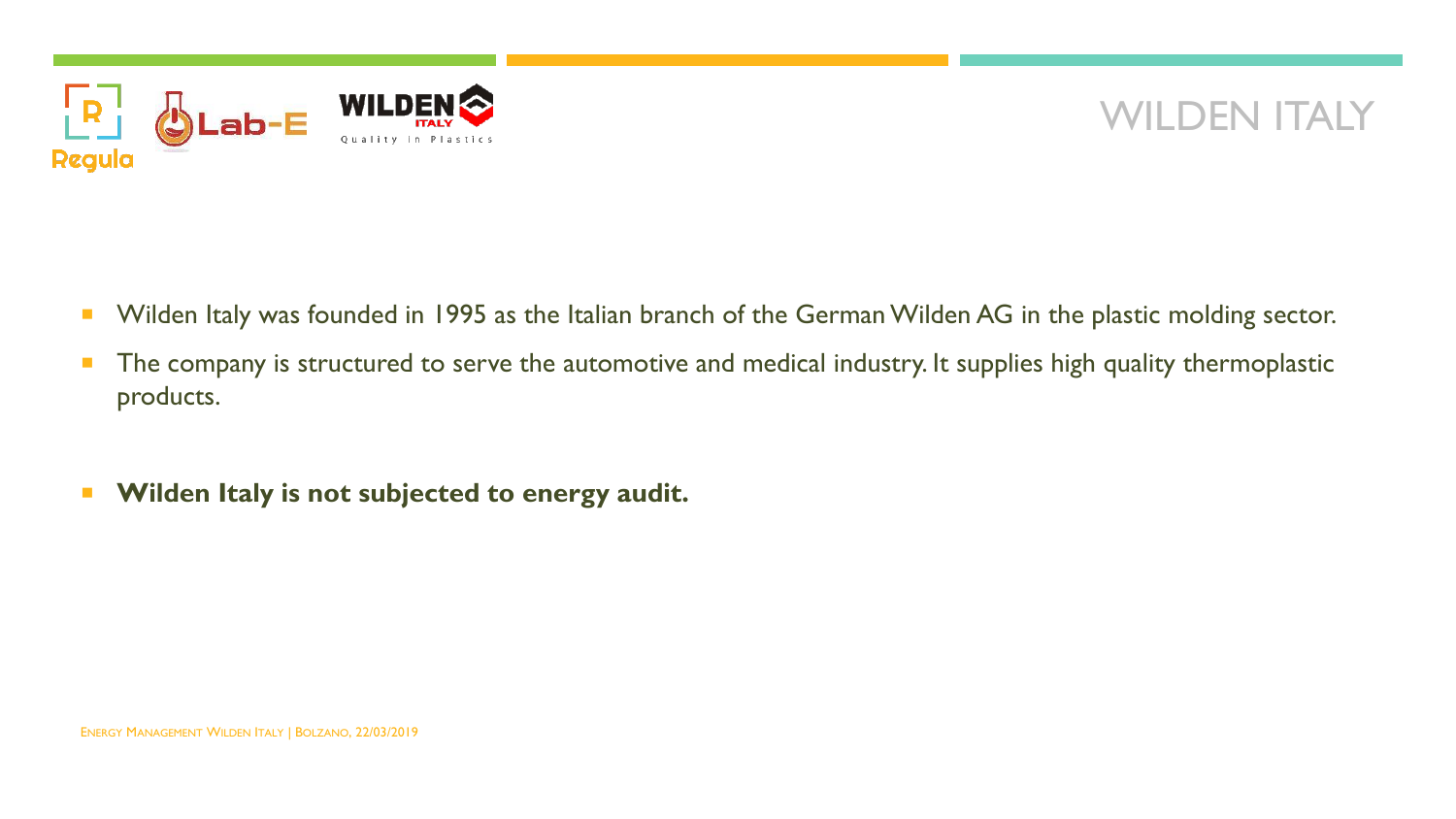### WILDEN **ITALY**



 $\mathbf{R}$ 

**Regula** 



- our processes are highly automated and -<br>repeatable

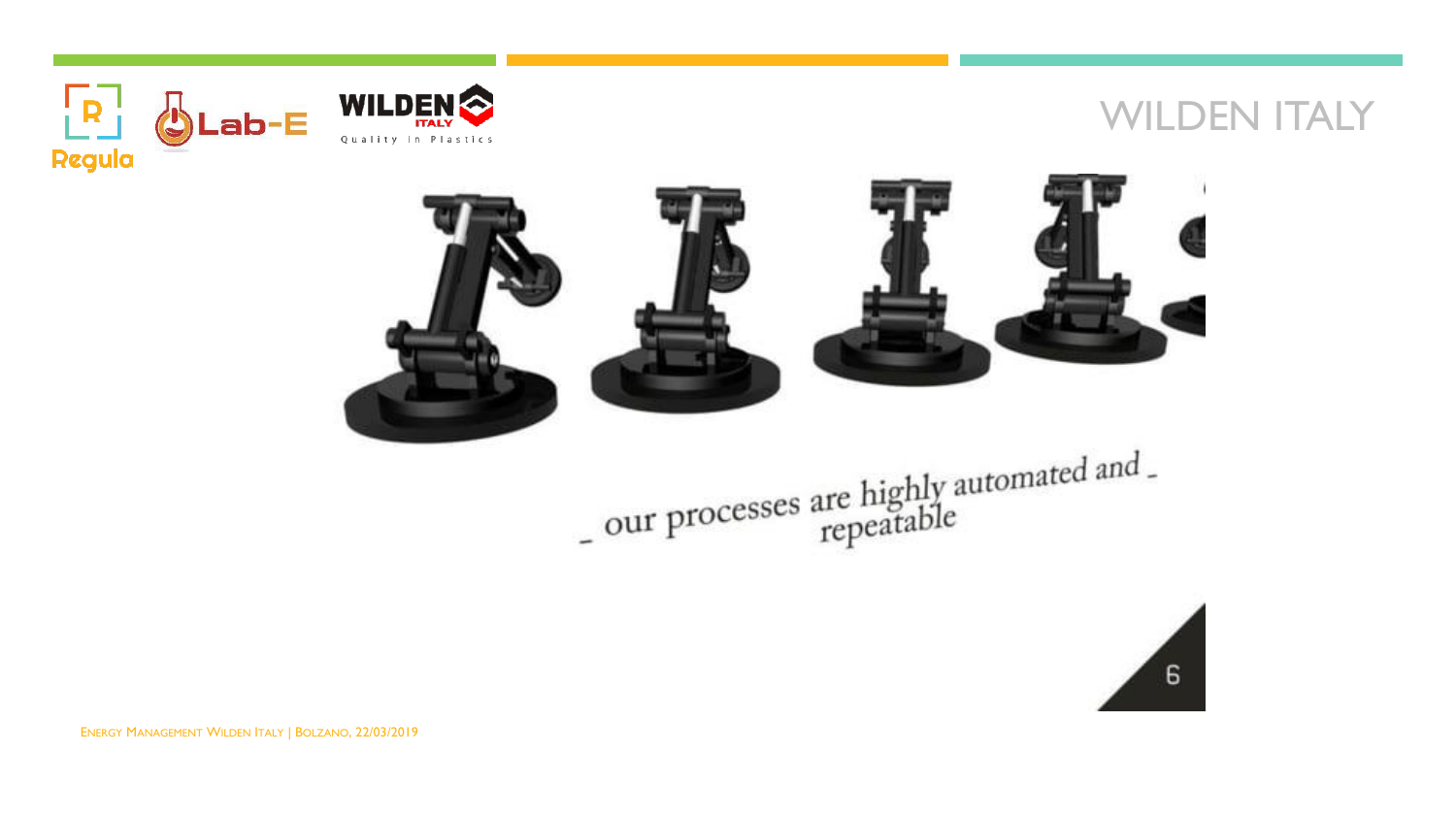

### STRUCTURE ENERGY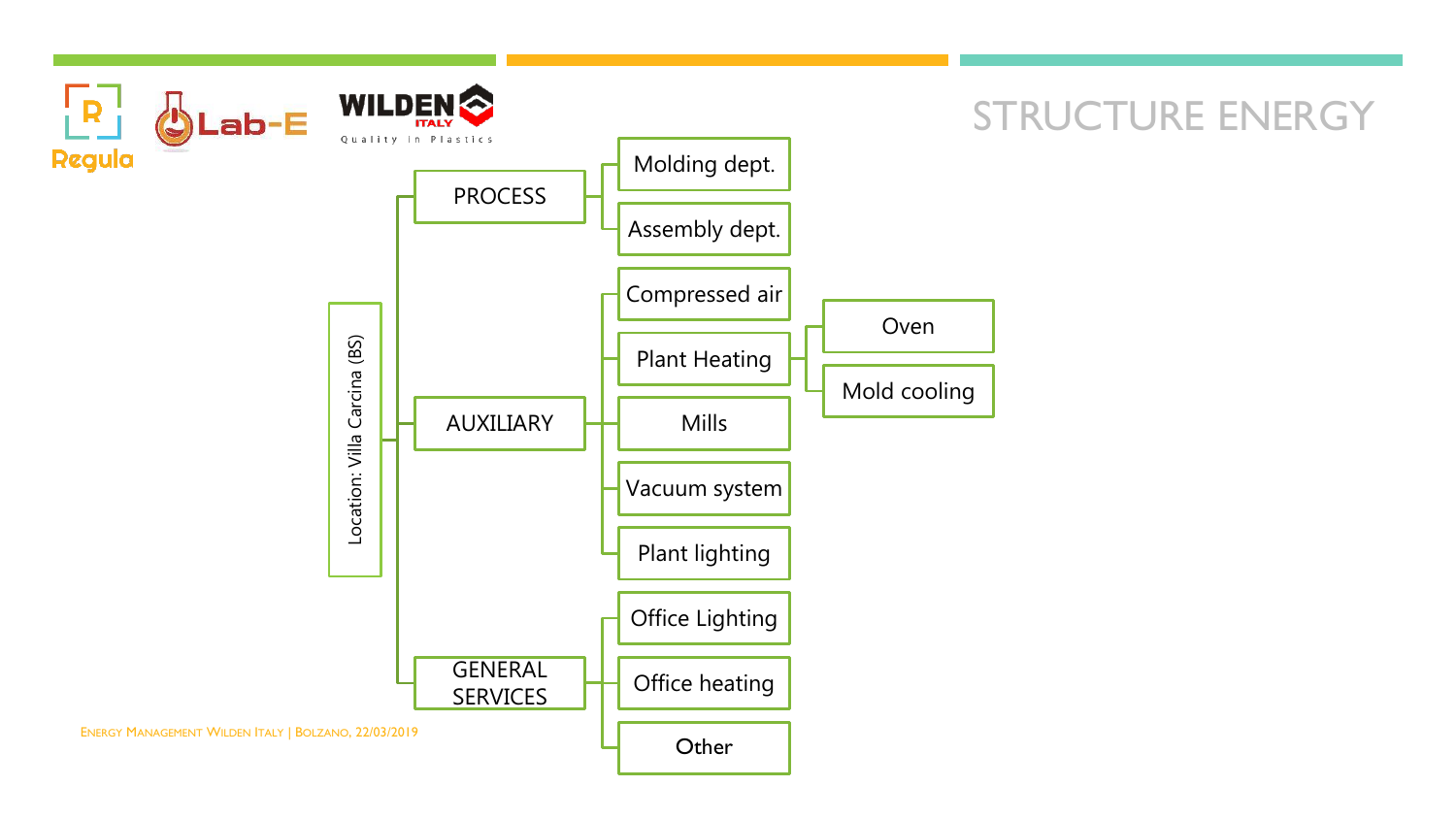

# WHY ENERGY BECAME AN ISSUE FOR WILDEN?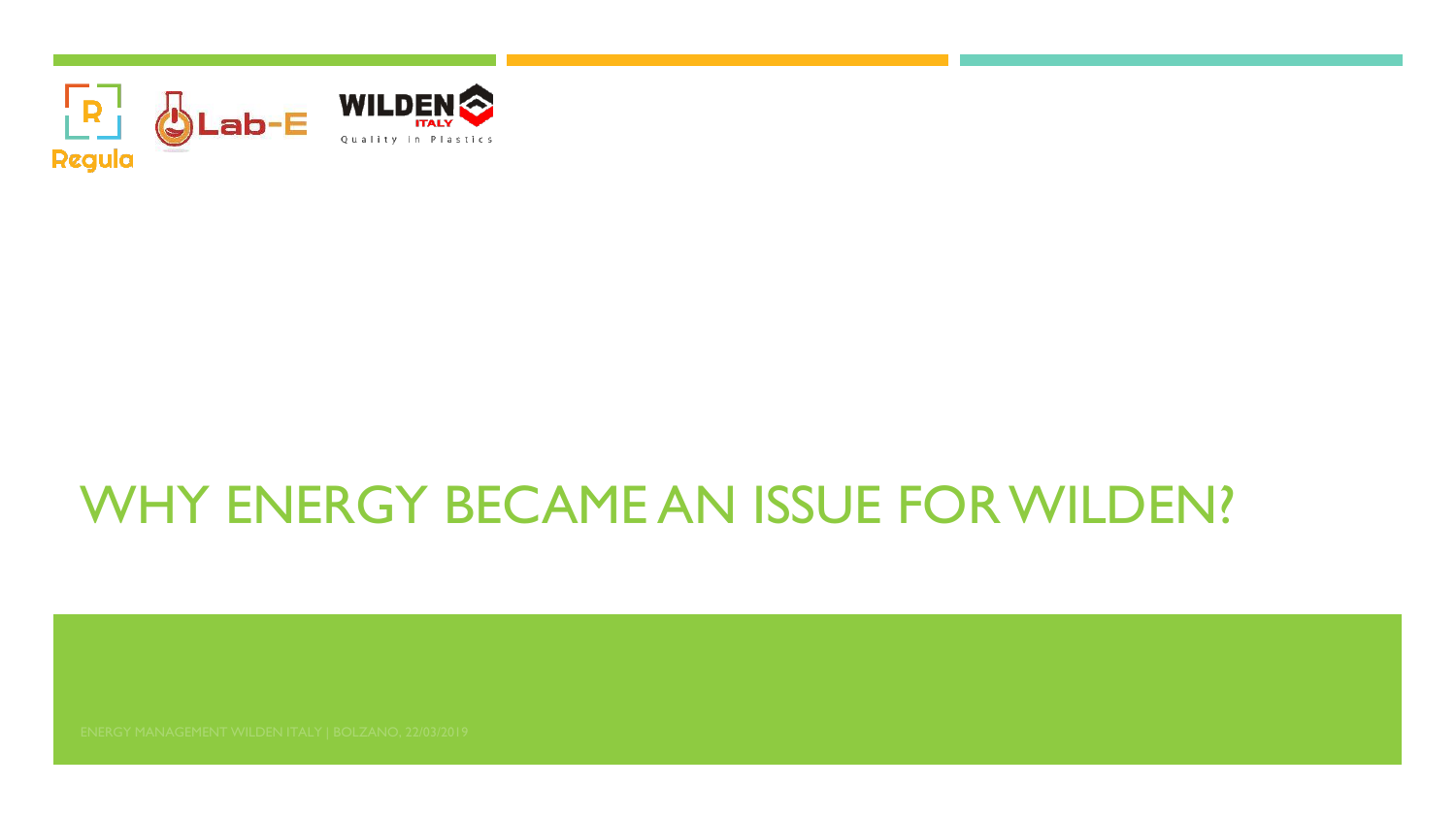

### ENERGY AUDIT

- In 2016, Wilden Italy has carried out an energy audit thanks to a regional grant for the promotion of energy efficiency in SMEs.
- **The energy audit has identified the following areas of improvement:** 
	- **nanagement**
	- **D** operation
	- **nachinery**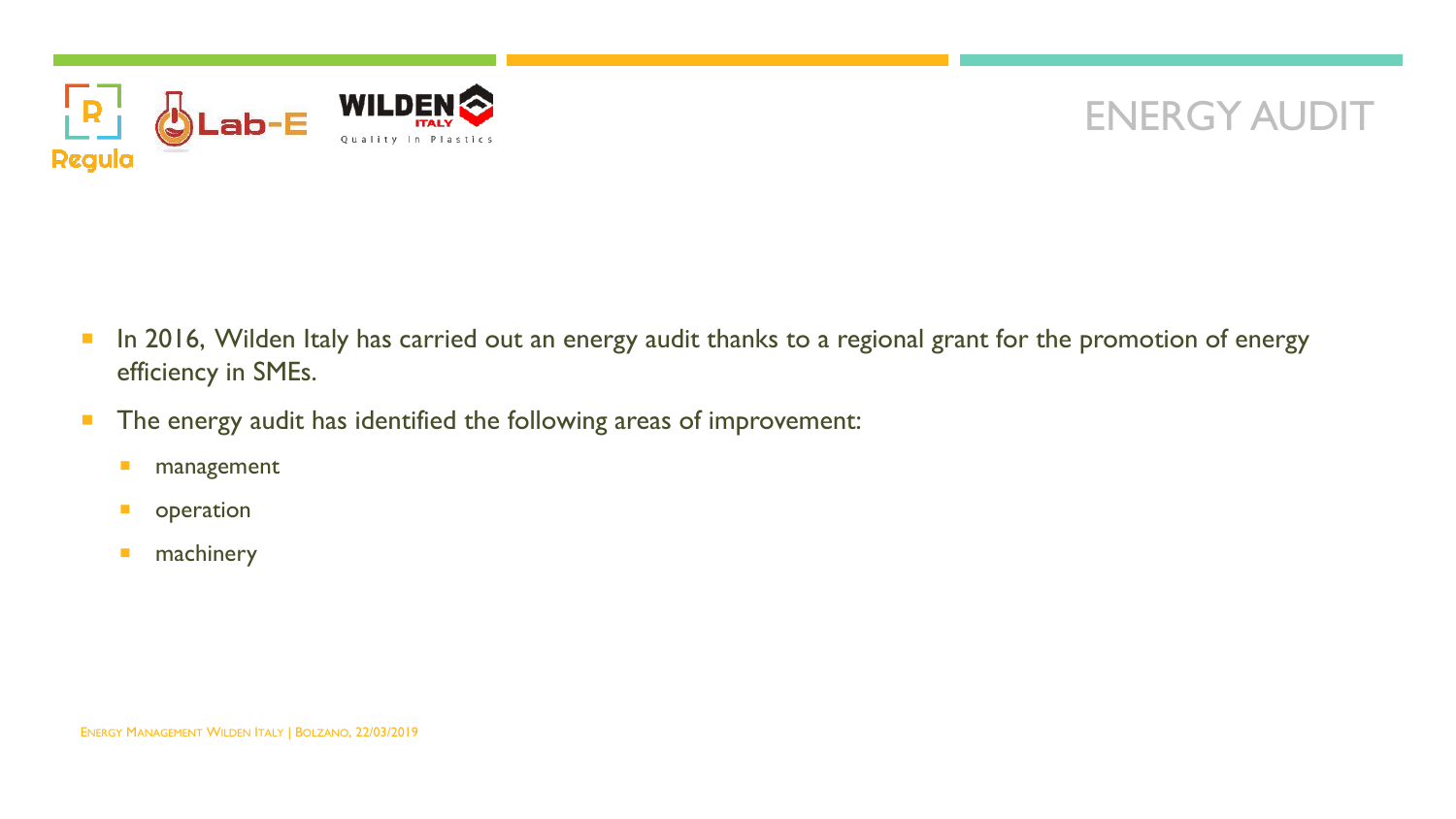

#### *15 minutes energy data analysis*



Repowering the PV system (installed since 2014), by installation of a new 90 kWp plant

| <b>Saving</b>   | <b>Cost</b>   | PB      |  |
|-----------------|---------------|---------|--|
| 16,500 € / year | $100,000 \in$ | 6 years |  |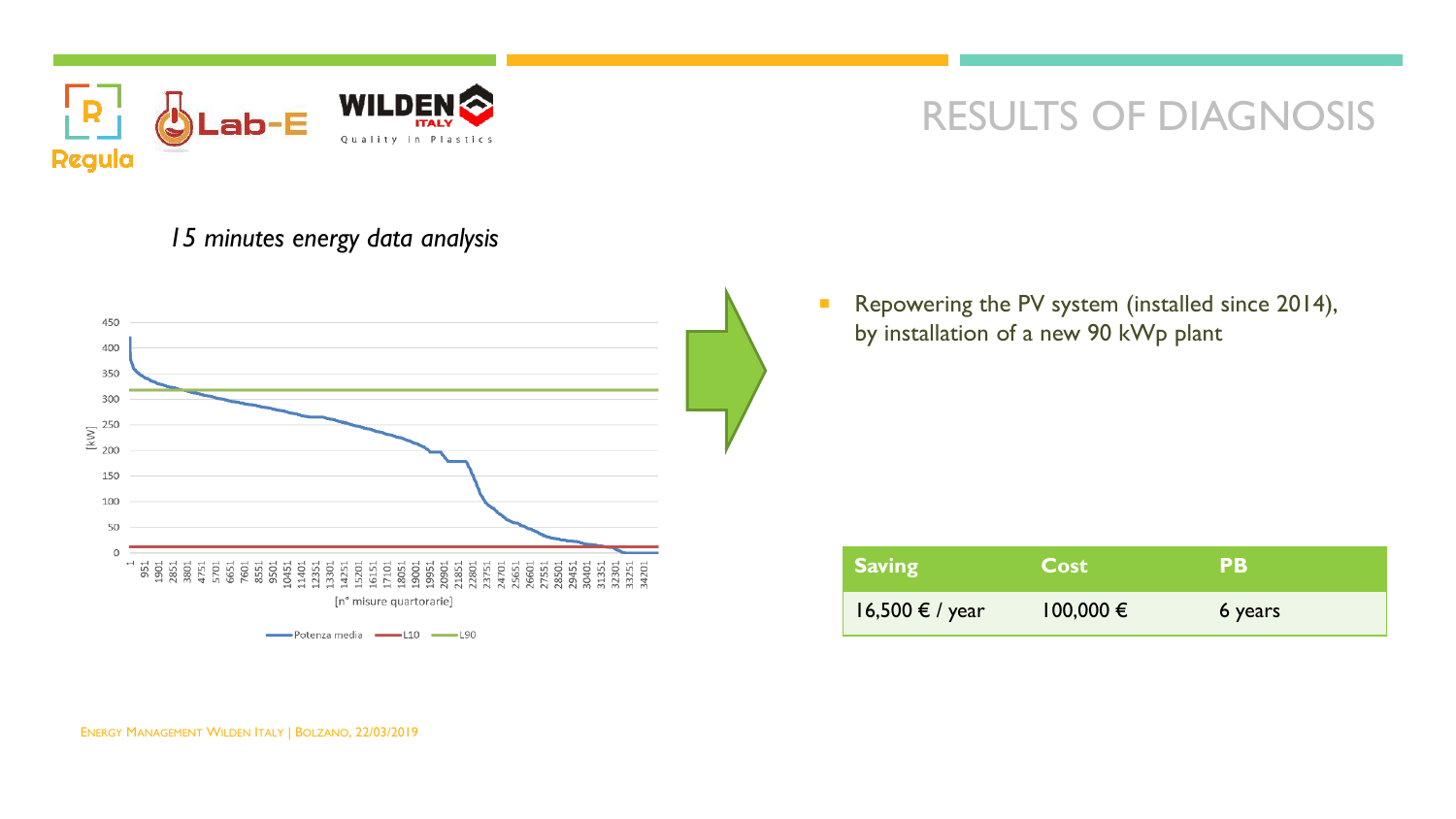

#### *15 minutes energy data analysis*



 Setting up procedures to reduce the base load: it has been identified that the base load is about 12 kW corresponding to some 6% of the annuale electricity consumption of the site. The countervalue is around € 16,000 / year. This consumption has been reduced by approximately 25% with the introduction of specific procedures which include turning off the machines at the end of the manufacturing lot and of the working week.

| <b>Saving</b>  | <b>Cost</b> | PВ        |
|----------------|-------------|-----------|
| € 4,000 / year | $0 \in$     | immediate |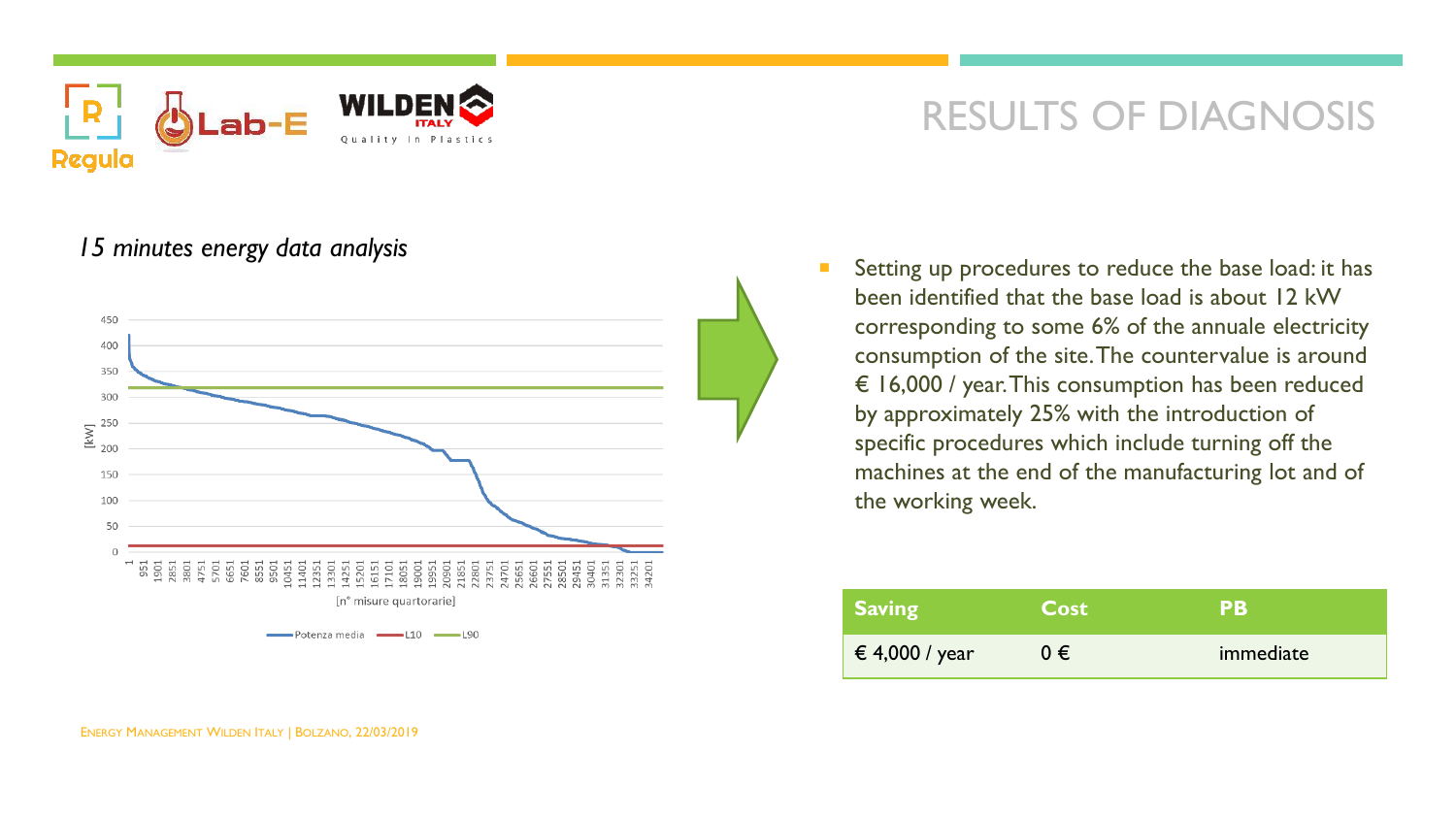



Renegotiation of electricity and gas supplies

| Intervention              | <b>Saving</b>           | <b>Cost</b>    | <b>PB</b>     |
|---------------------------|-------------------------|----------------|---------------|
| Electricity renegotiation | $\epsilon$ 5,000 / year | 500 $\epsilon$ | $\leq$   year |
| Gas renegotiation         | € 2,800 / year          | 500 $\epsilon$ | <1 year       |

ENERGY MANAGEMENT WILDEN ITALY | BOLZANO, 22/03/2019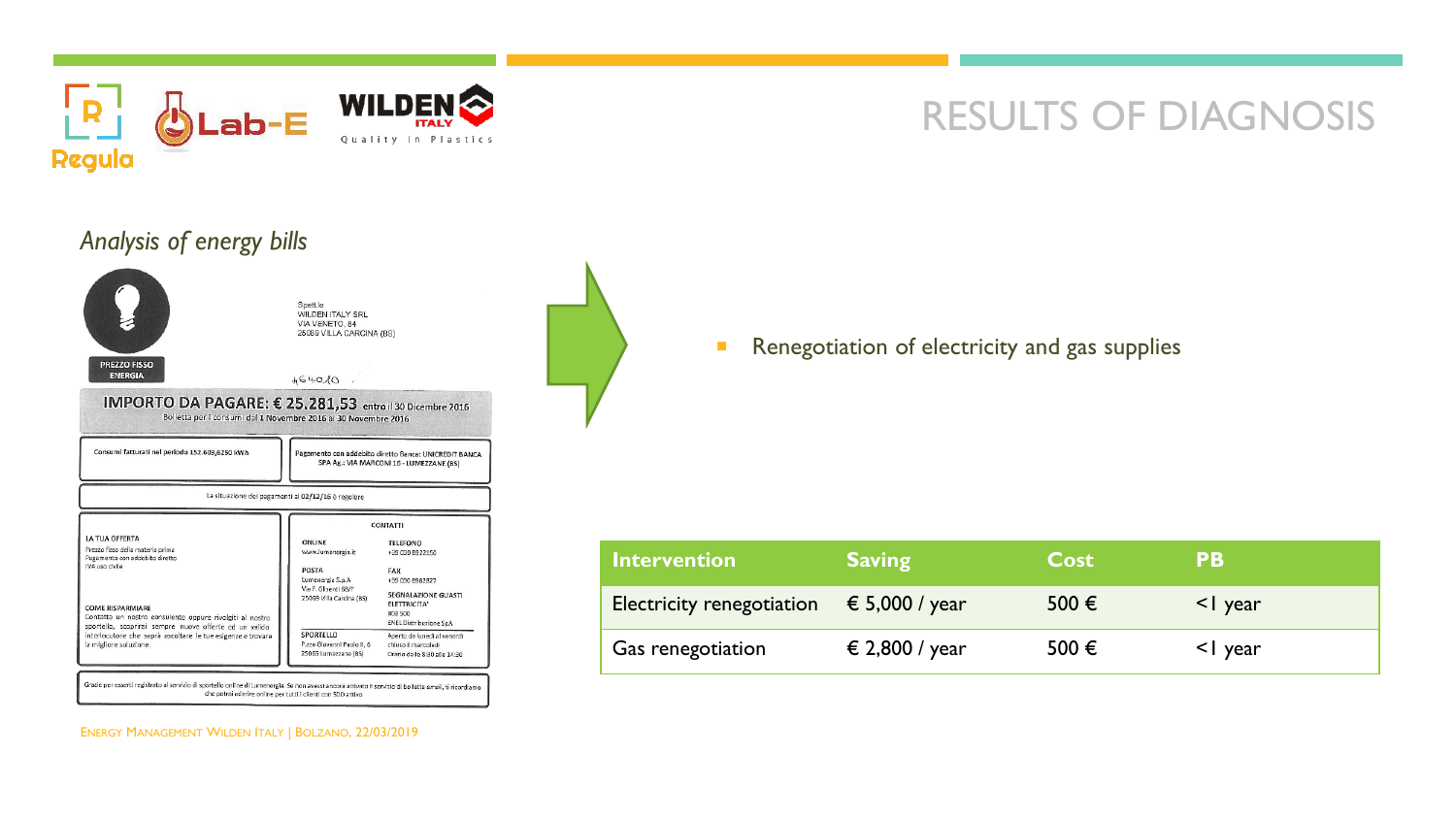



Site inspection **Investigation Investigation** on leaks in compressed air system

| Category     | <b>Number</b> | <b>Total leakes</b> |
|--------------|---------------|---------------------|
| А            | 18            | 3.01/s              |
| в            | 10            | 7.91/s              |
| C            |               | 3.01/s              |
| <b>TOTAL</b> | 29            | 13.91/s             |

| <b>Saving</b>      | <b>Cost</b> | <b>PB</b>   |
|--------------------|-------------|-------------|
| $\in 4,000$ / year | 2,000 €     | $\leq$ year |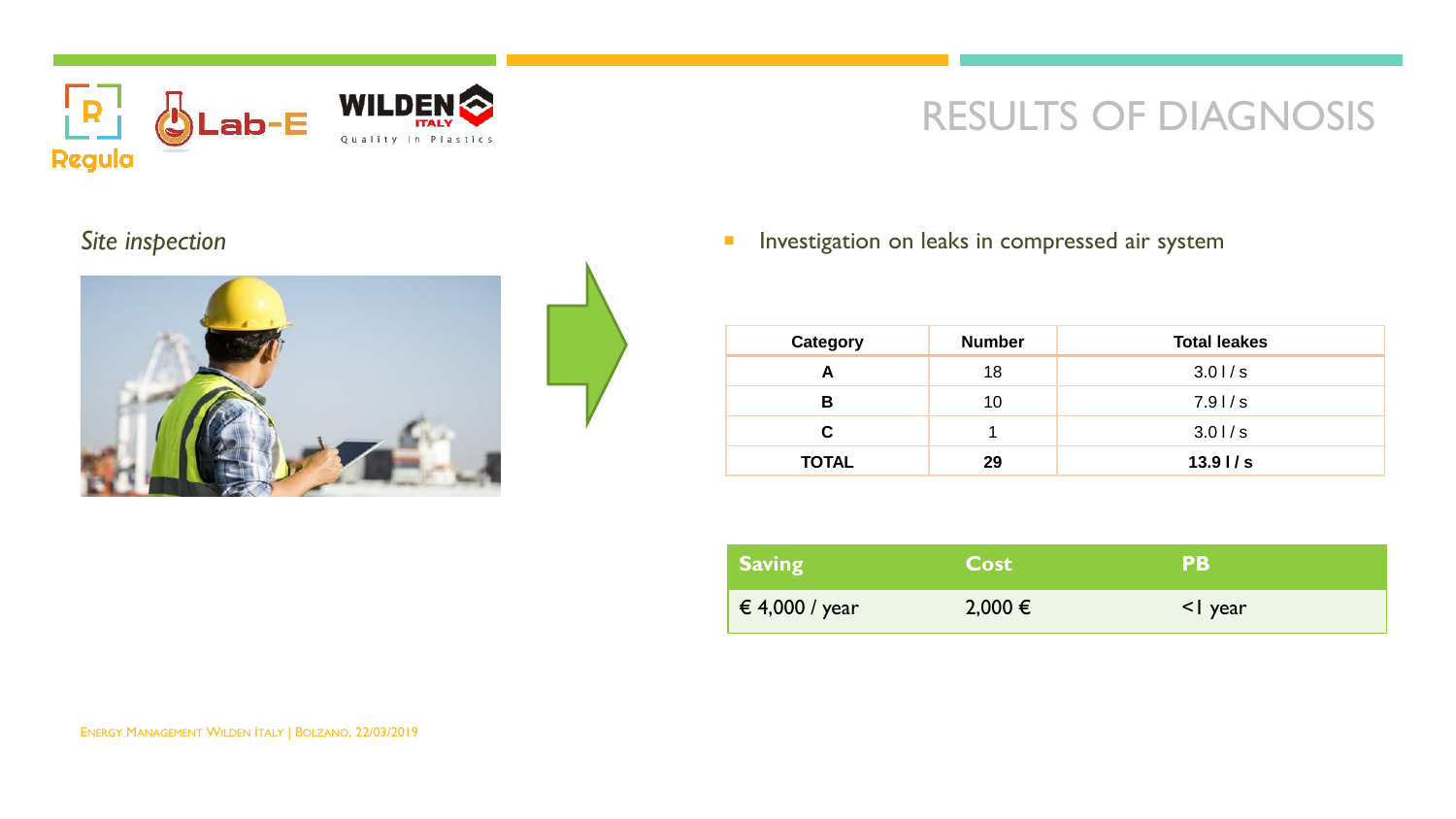

#### *Site inspection*



Led + presence sensors in warehouse area.



| <b>Saving</b> | <b>Cost</b>  | <b>PB</b> |
|---------------|--------------|-----------|
| $6,000 \in$   | $10,000 \in$ | 1.7 years |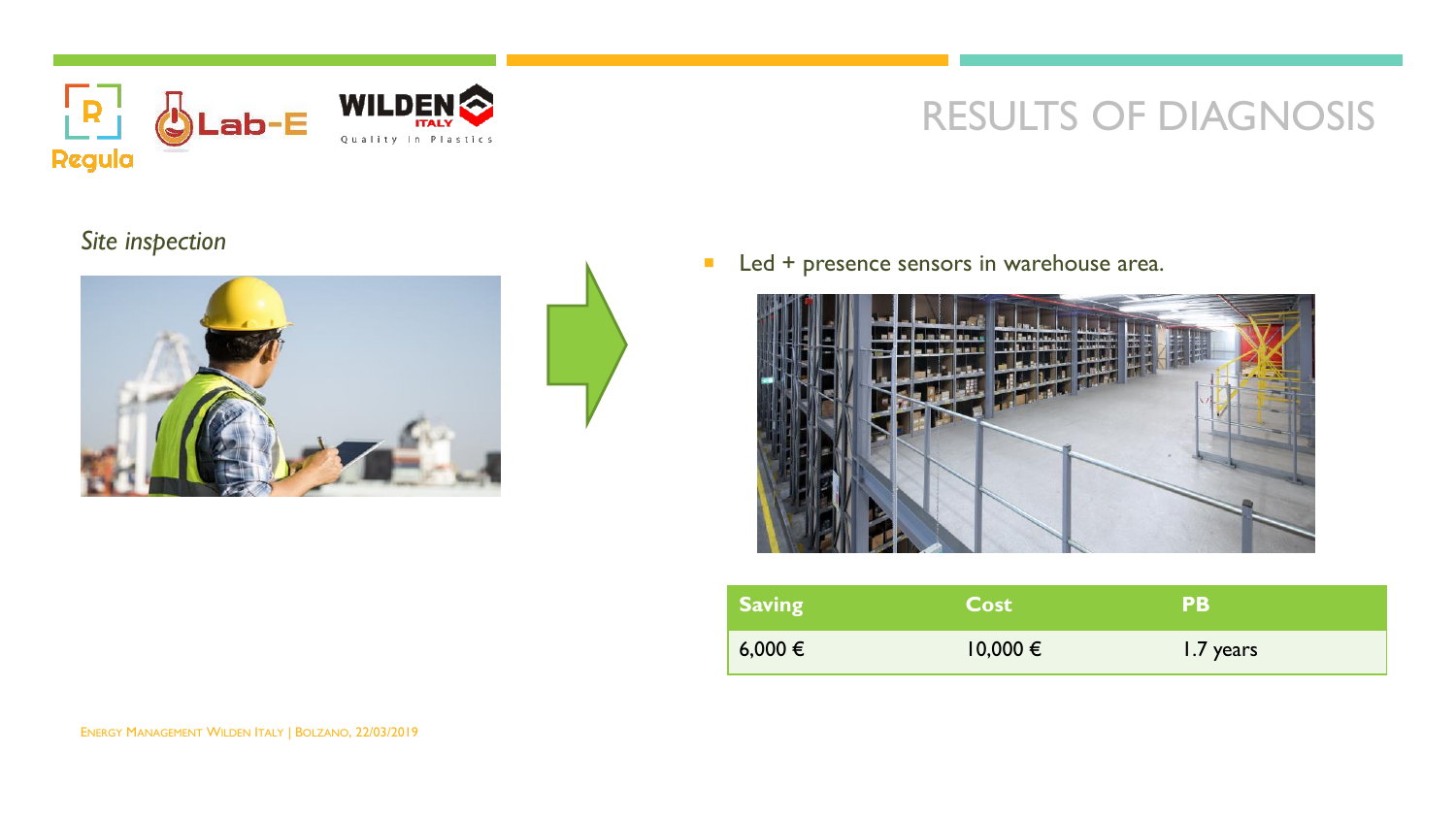

### SUMMARY MEASURES

| <b>INTERVENTION</b>                   | <b>ACHIEVED SAVINGS</b> | <b>COST INCURRED</b> |
|---------------------------------------|-------------------------|----------------------|
| <b>Baseload Reduction</b>             | $4,000 \in$             | $0 \in$              |
| <b>Energy supplies Renegotiation</b>  | 7,800 €                 | 1,000 €              |
| Lighting and presence sensors         | 6,000 €                 | $10,000 \in$         |
| Investigation on compressed air leaks | $4,000 \in$             | $2,000 \in$          |
| <b>TOTAL</b>                          | 21,800 €                | 13,000 €             |

### **PB <1 year NPV @ 5 years> 100,000 €**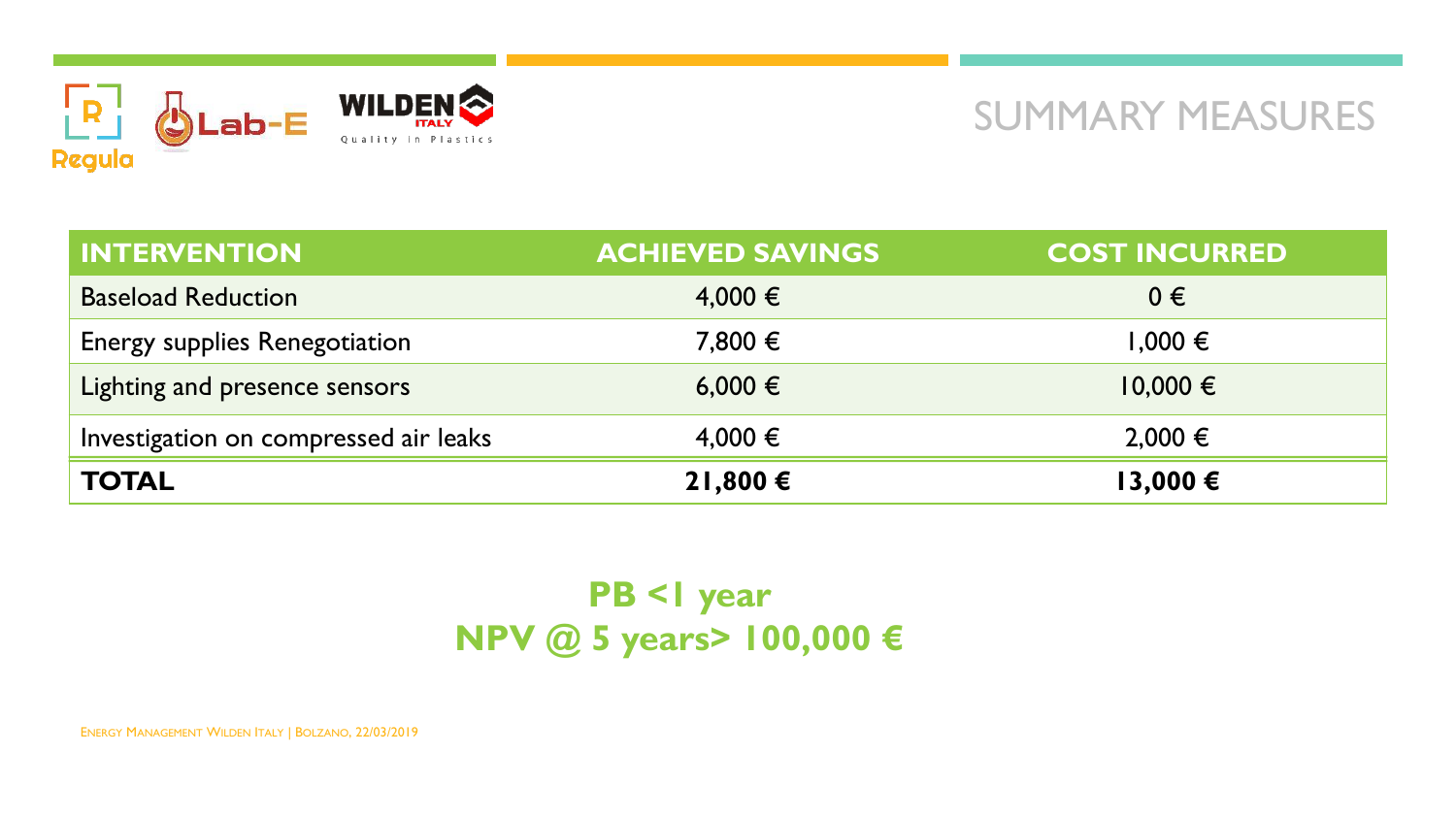

# WHAT'S NEXT?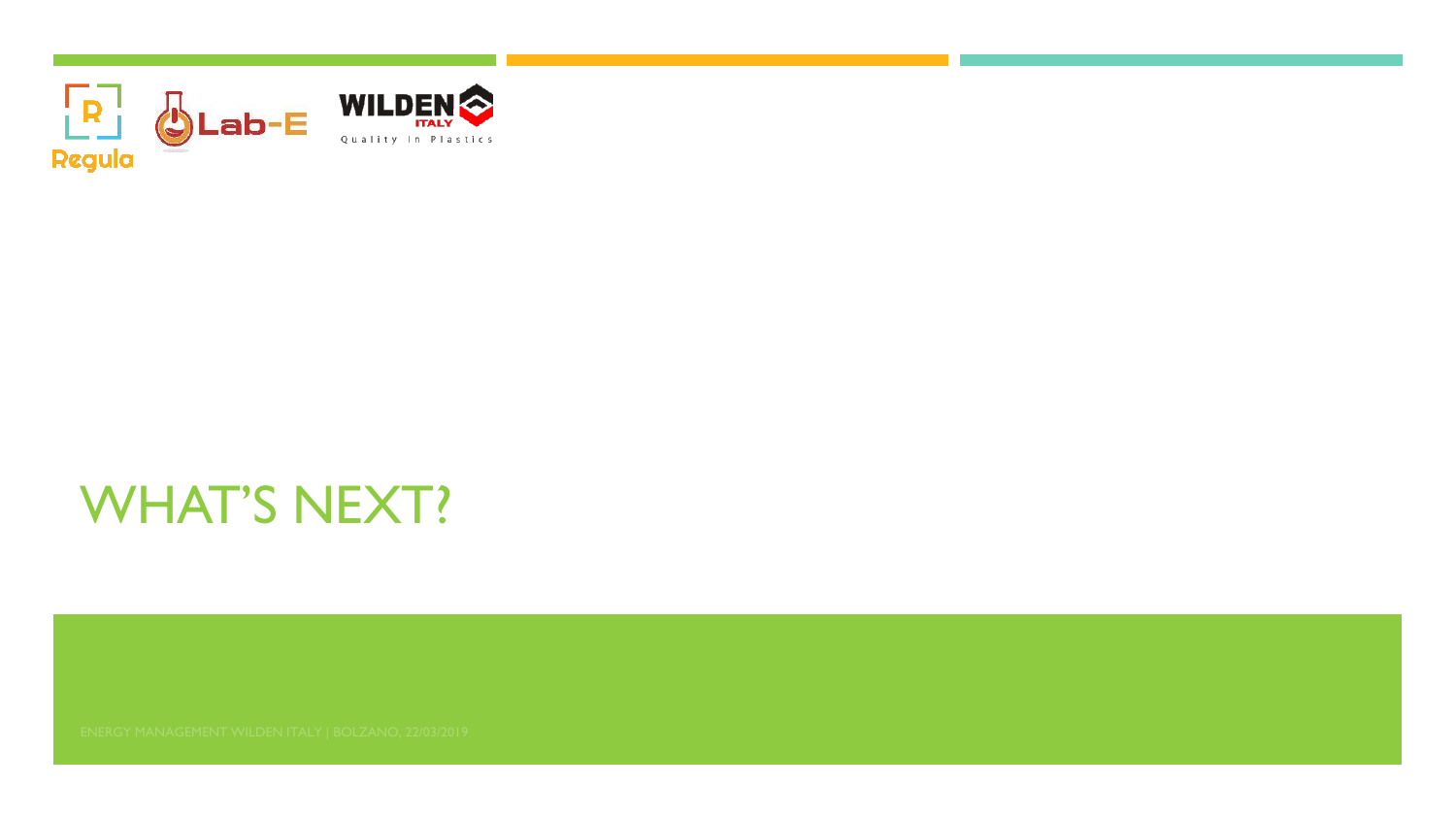

### CONTINUOUS IMPROVEMENT

- After the diagnosis and the realization of some of the proposed interventions, Wilden Italy has chosen to implement a procurement policy and management of the systems strongly focused on energy efficiency:
	- Meetings and periodic updates
	- **Technical advisor in purchasing energy-related products and services**
	- Evaluation of proposals
- This activity has driven to a continuous improvement, which has led to more activities over the past two years:
	- **Automation in ovens for raw materials**
	- **Mold temperatures optimization**
	- **Filte** cooling
	- Implementation of a monitoring system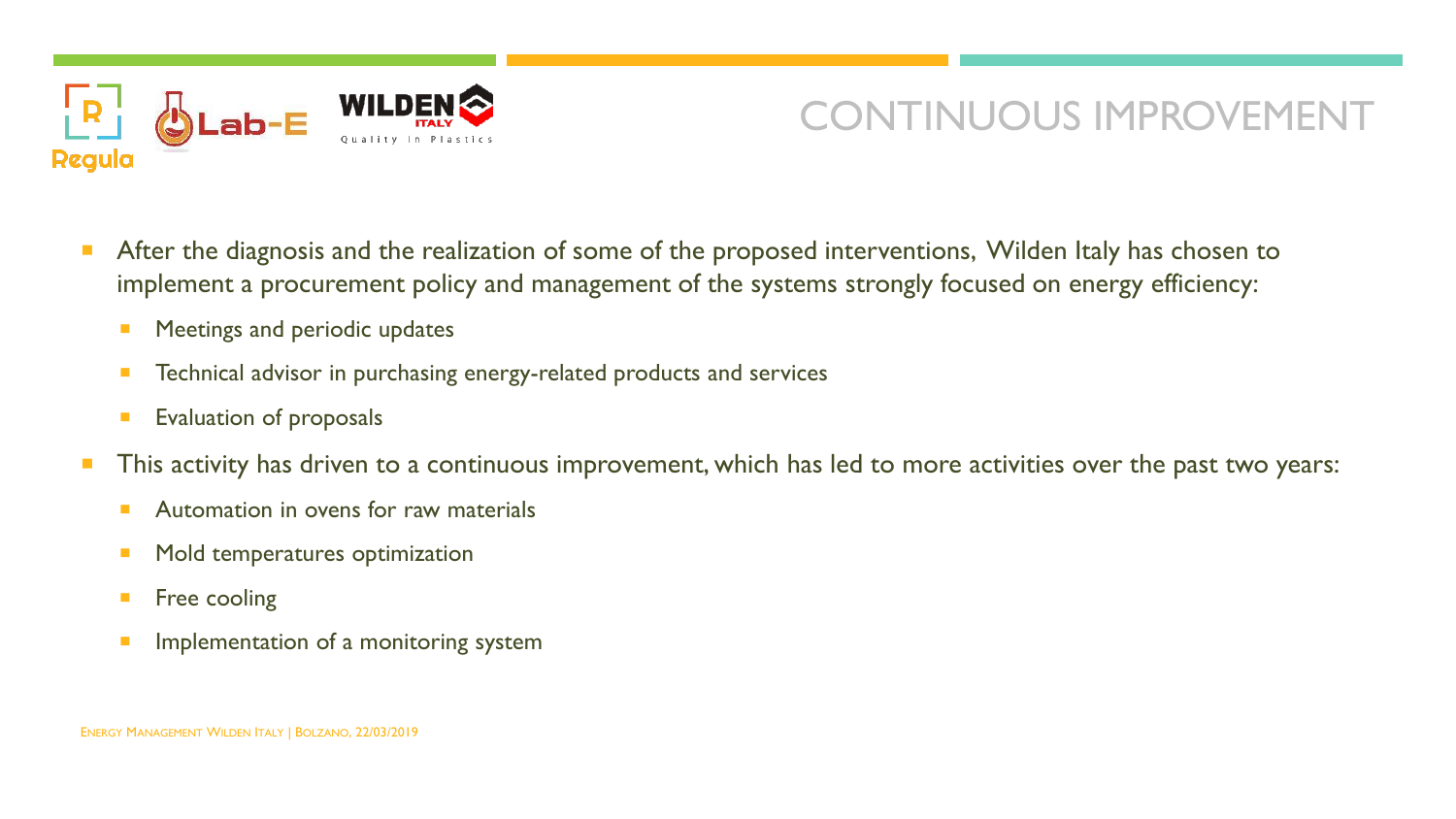

#### **Automation in ovens for raw materials**





ONGOING PROJECTS

| <b>Saving</b> | <b>Cost</b>  | PВ      |
|---------------|--------------|---------|
| $1,500 \in$   | $10,000 \in$ | 7 years |

**Lower consumption, and especially improved process control and product quality**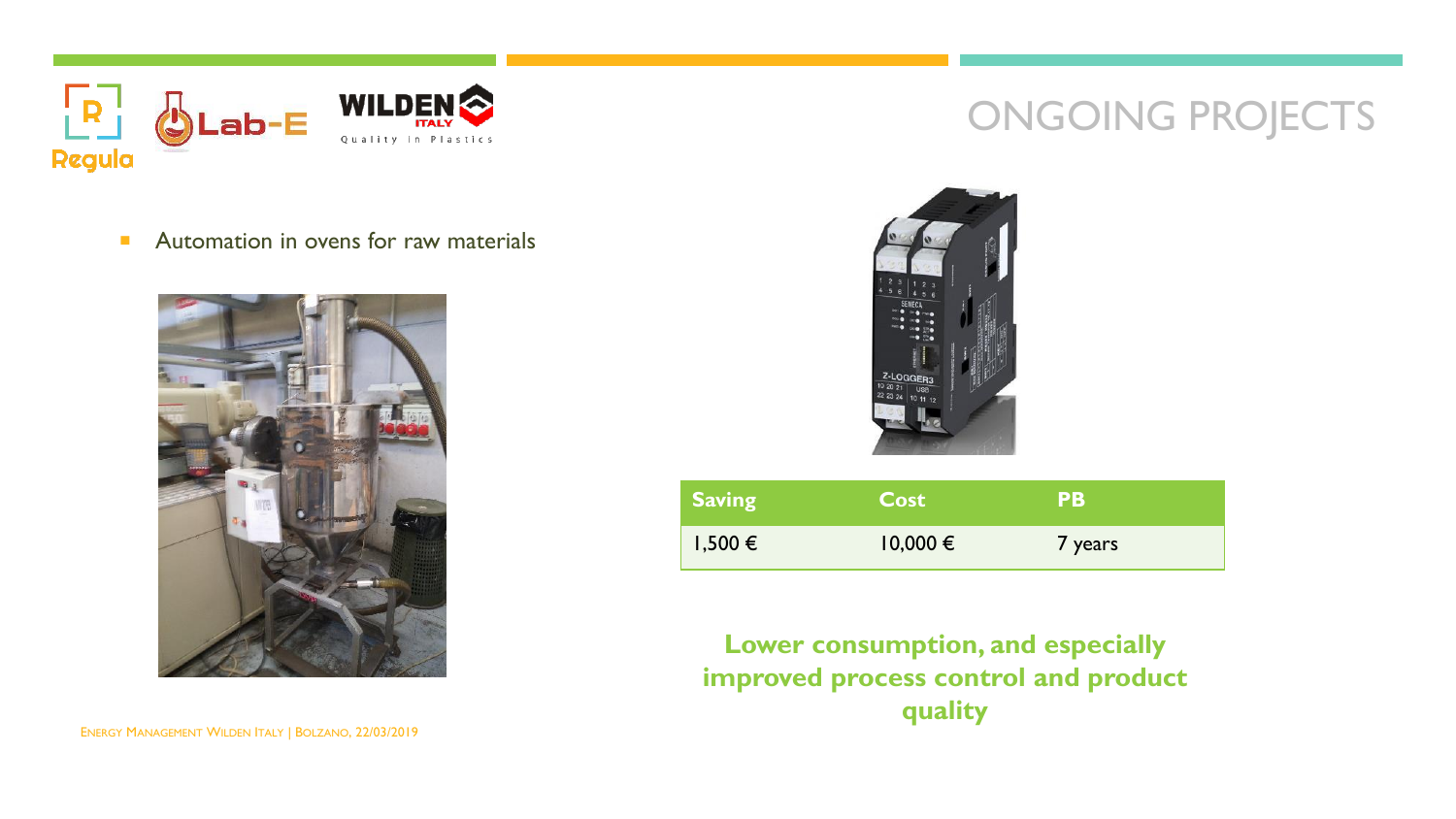

### ONGOING PROJECTS

#### **• Mold temperatures optimization**



#### **Preparatory for free cooling**



#### **Innovative technological solution**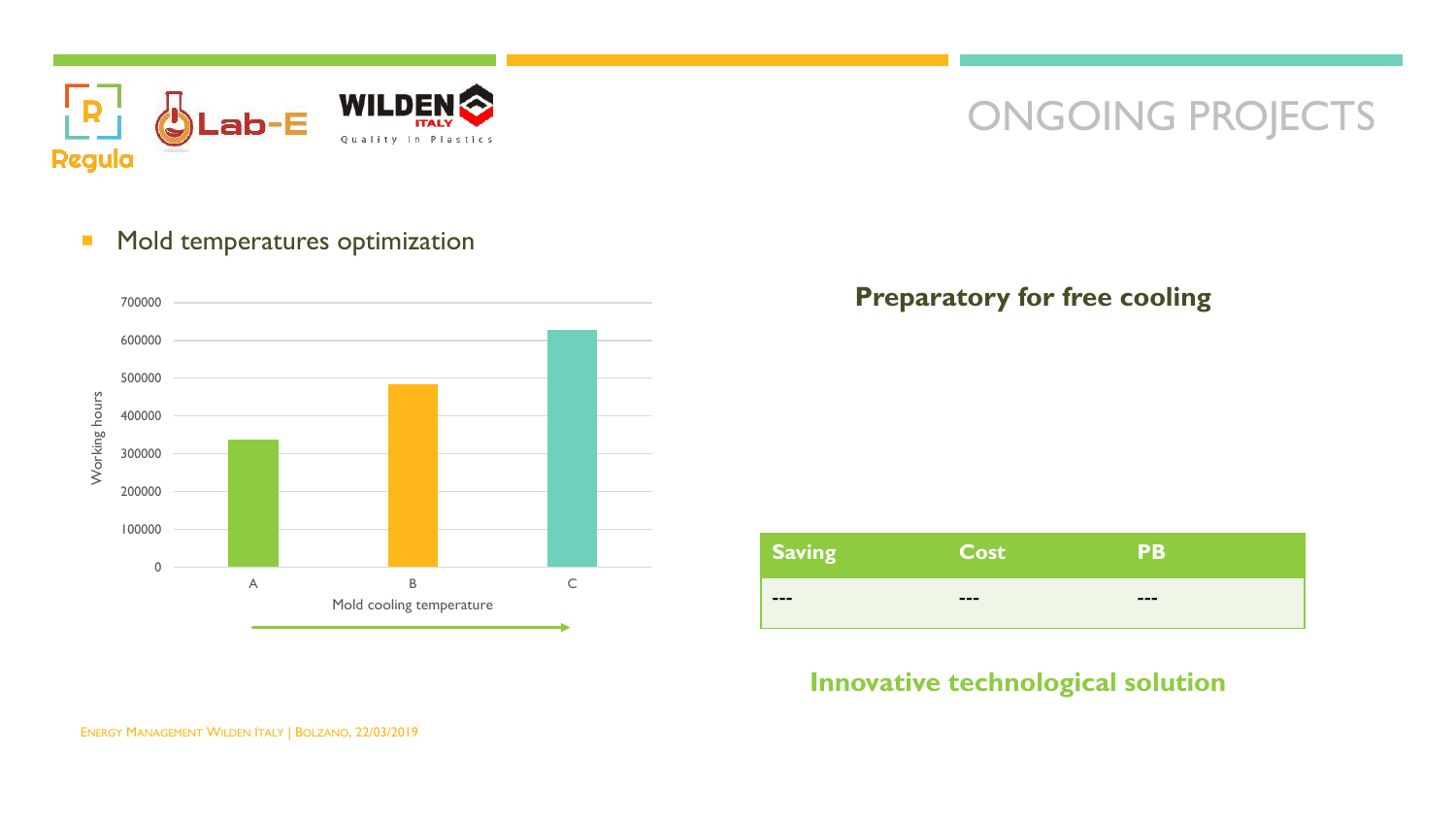

Free cooling from surface water body



## ONGOING PROJECTS



| Saving                     | <b>Cost</b> | PВ        |
|----------------------------|-------------|-----------|
| 77,000 kWh / year 45,000 € |             | 3.3 years |

### **Innovative technological solution**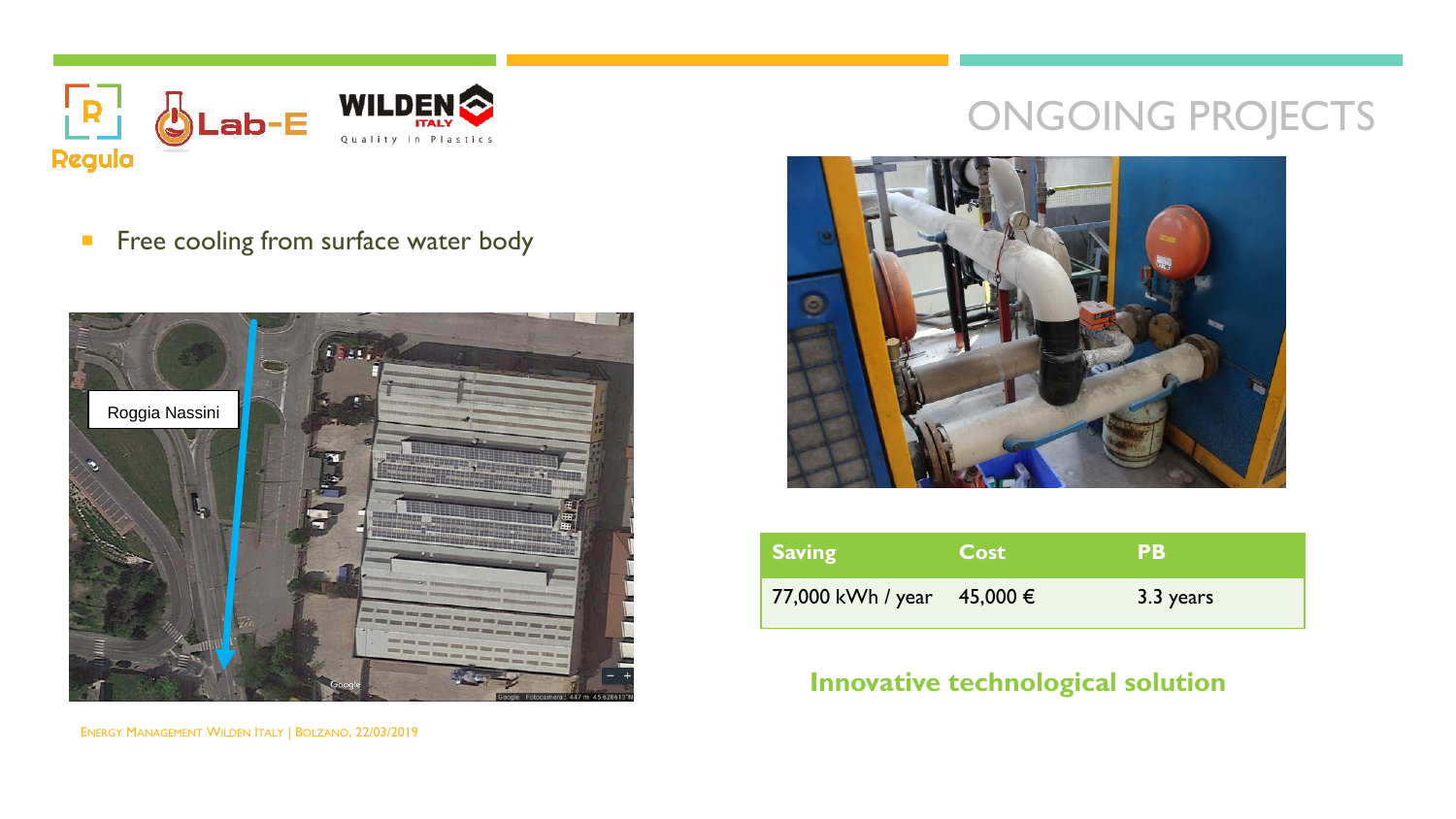

### ONGOING PROJECTS

**Implementation of a monitoring system** 





ENERGY MANAGEMENT WILDEN ITALY | BOLZANO, 22/03/2019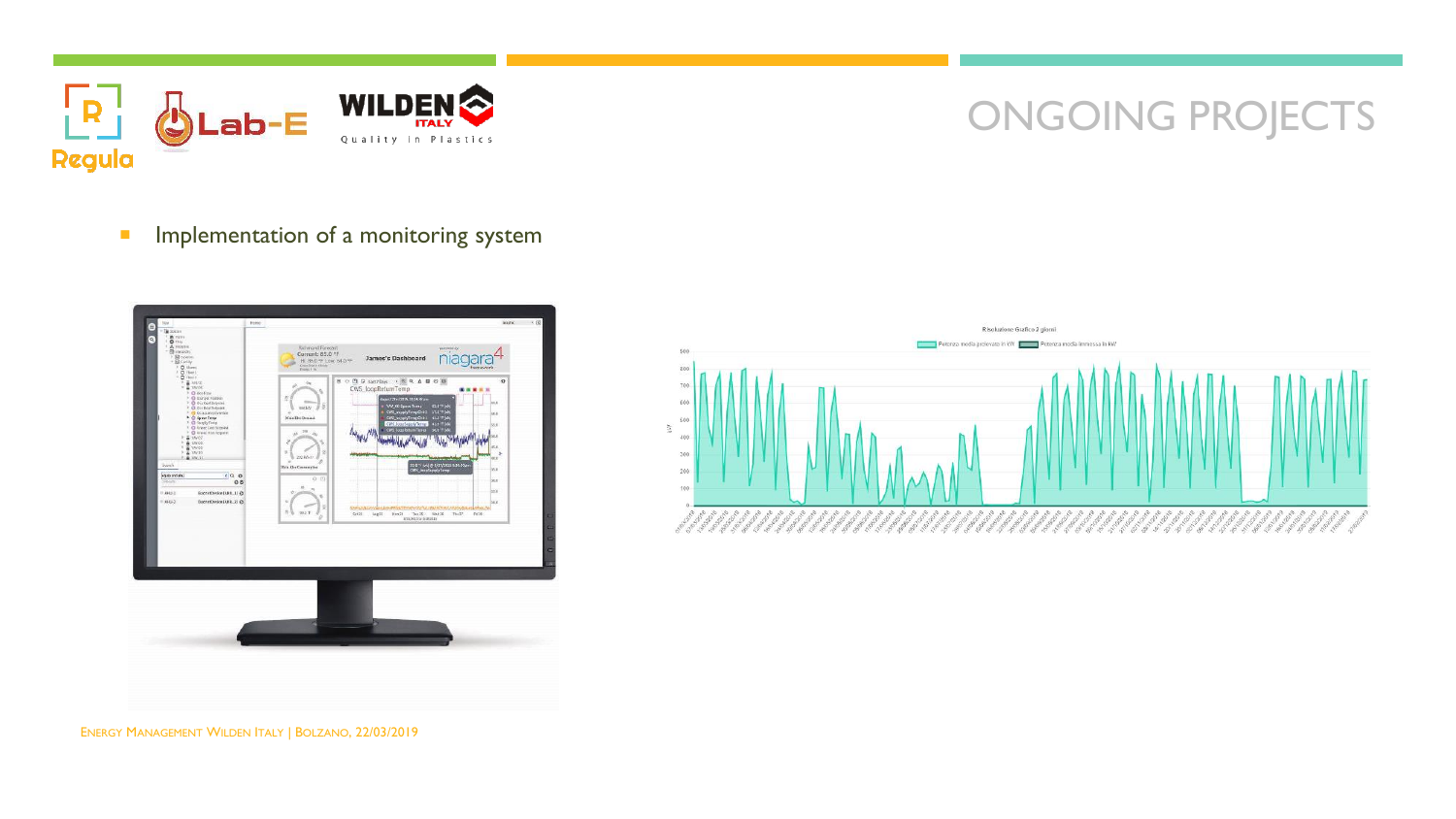

### CONTINUOUS IMPROVEMENT